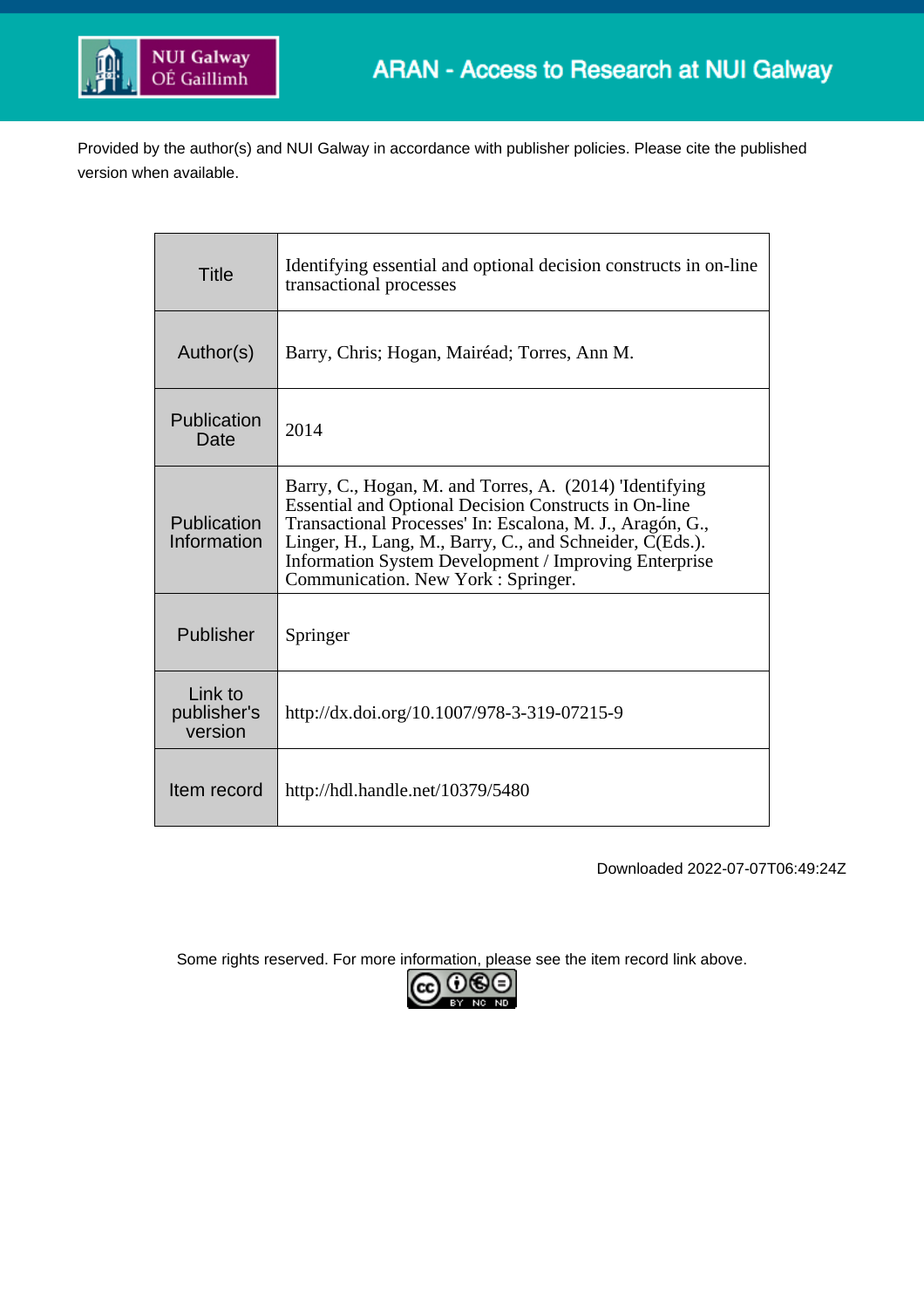# **Identifying Essential and Optional Decision Constructs in On-line Transactional Processes**

Chris Barry, National University of Ireland Galway, Business Information Systems Discipline, chris.barry@nuigalway.ie

Mairéad Hogan, National University of Ireland Galway, Business Information Systems Discipline, mairead.hogan@nuigalway.ie

Ann Torres, National University of Ireland Galway, Marketing Discipline, ann.torres@nuigalway.ie

**Abstract** Decision-making for users during an on-line transactional process has become fragmentary and 'start-stop'. Much of this discontinuance arises from decisions points that users or consumers are presented with. Recent studies into Web development and user interface design practices amongst some airlines concluded that many optional extras are not presented as opt-in decisions, and are therefore in breach of European Union regulation. Furthermore, some airlines are using 'imaginative', sometimes unusual, decision constructs such as a 'must-opt'. This has been the source of the research question in this paper - what are the nature and types of decision constructs that users encounter throughout on-line transactional processes? The findings presented herein make an incremental contribution in identifying and categorizing some new decision constructs alongside established ones.

**Keywords:** Information systems; website design; regulation; opt-in/opt-out; mustopt; decision constructs.

#### **1 Introduction**

The whole area of decision-making during an on-line transactional process is far more fragmentary and 'start-stop' than one might anticipate. Much of this discontinuance arises from decisions points that users or consumers are presented with. Recent studies (Barry et al. 2011; Torres et al. 2009) into Web development and user interface design practices amongst some airlines, concluded that all optional extras are not presented as opt-in decisions to users, and are therefore in breach of European Union regulation (European Union 2008). A further key finding in the 2011 study is that a novel decision construct that forces users to make choices on optional extras (coined a 'must-opt' decision), has been developed. This must-opt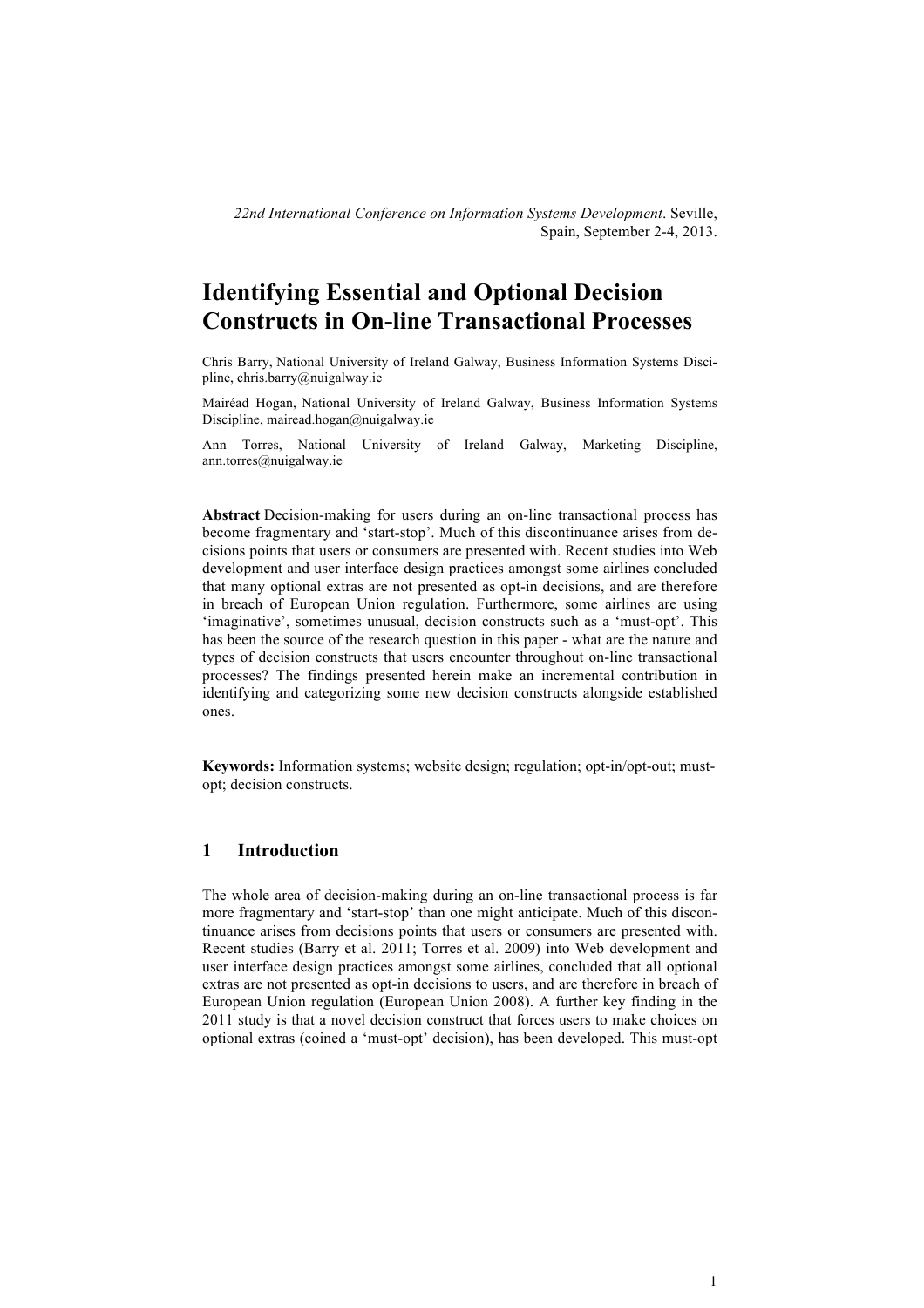appears to assist firms in circumventing the regulations. This has been the source of the research question in this paper - what are the nature and types of decision constructs that users encounter throughout on-line transactional processes?

# **2 A Brief Exploration of Optionality**

An initial consideration of optionality proffers the notion that an option presented to a user is a straightforward choice - you either wish to secure the option or not. The reality is that optionality is far more complex. While the European Union directive dealing with optional charges by European airlines states that "all optional price supplements should only be accepted by the consumer on an 'opt-in' basis", it does not define optionality or opt-in. Thus our starting point must go back a little further. In seeking to define the notion of optionality, the following were identified:

- Merriam Webster define optional as 'involving an option**:** not compulsory'
- Geddes and Grosset define to 'opt' as 'to choose or exercise an option'
- Merriam Webster have no definition for opt-in but define opt-out as 'to choose not to participate in something'
- The Oxford English Dictionary define opt-in as to 'choose to participate in something and opt-out to 'choose not to participate in something'

A more nuanced consideration is found on wiktionary.org where the following distinction is made between opt-in and opt-out.

- To opt-in of a selection, the property of having to choose explicitly to join or permit something; a decision having the default option being exclusion or avoidance.
- To opt-out of a selection, the property of having to choose explicitly to avoid or forbid something; a decision having the default option being inclusion or permission.

Another dimension of decision constructs is that of question framing. Questions may be framed in terms of acceptance (e.g., I would like to receive email) or rejection (e.g., I would not like to receive email). Alternatively, Lai and Hui (2006) described them as 'choice' and 'rejection' frames, where they suggest positive phrasing corresponds with choice and negative phrasing corresponds with rejection of an option.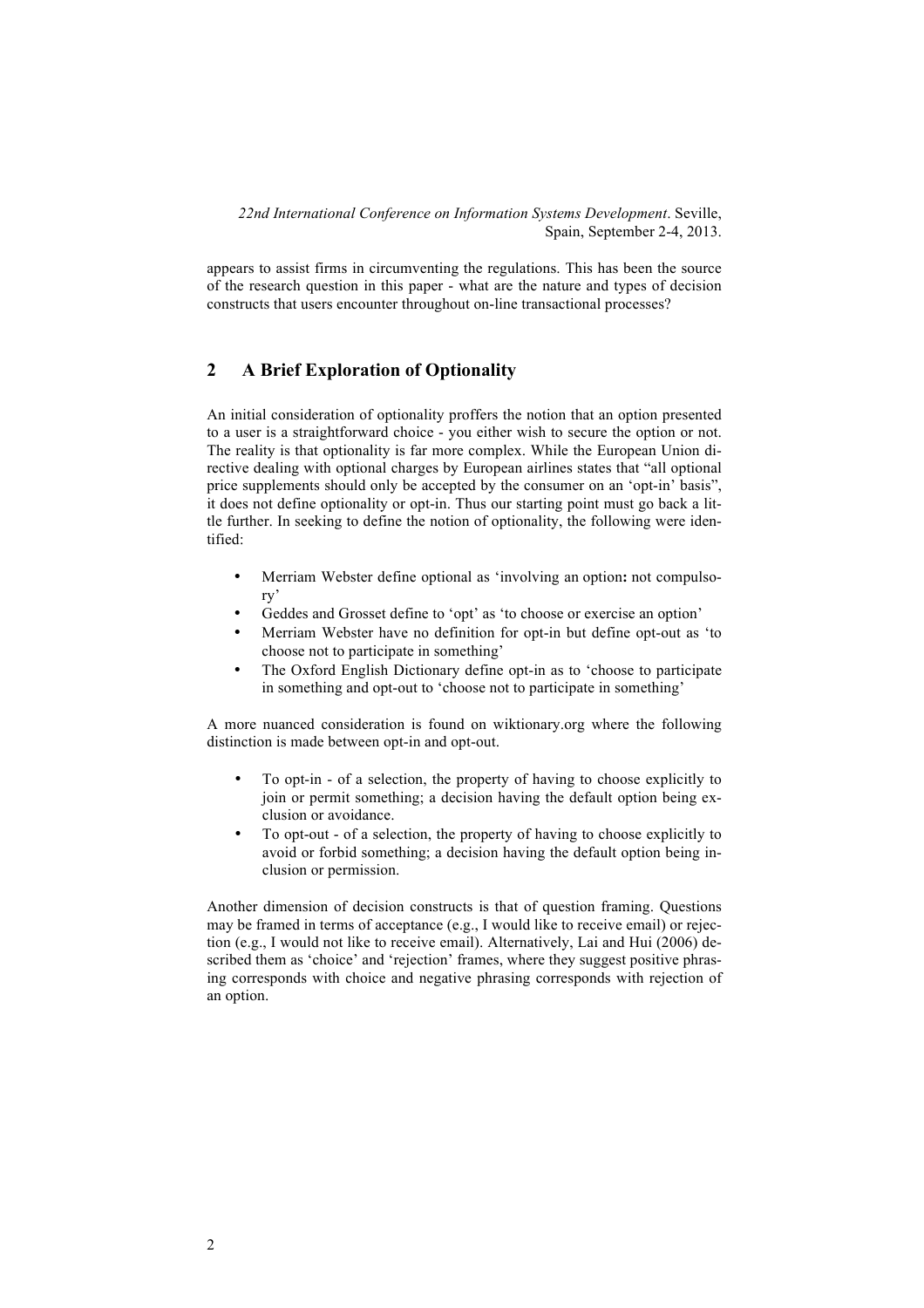# **3 Previous Research**

Barry et al (2011) explored user views on whether two Irish airlines were acting in good faith in their compliance with European Union consumer protection legislation (European Union 2008). Rather than the more usual opt-in/opt-out mechanisms used to offer ancillary services, it was found that the airlines were using a new approach, referred to here as a must-opt selection. What appears to be an optin option is presented to the user who may choose to overlook it in the normal course of events. However, when they attempt to move to the next webpage, they are informed (generally via a pop-up) that they must go back and make a selection. Elsewhere the construct has been referred to as a 'no default' (Belman et al 2001) and a 'neutral condition' (Johnson and Goldstein 2003). The difficulty with their definitions is that they do not adequately reveal the more subtle distinctions within the constructs.

|                                  | <b>Airline</b>                                                                                                                                                  |              |                                                                                                                                                          |     |
|----------------------------------|-----------------------------------------------------------------------------------------------------------------------------------------------------------------|--------------|----------------------------------------------------------------------------------------------------------------------------------------------------------|-----|
| <b>Option present-</b><br>ed as: | Ryanair                                                                                                                                                         |              | <b>Aer Lingus</b>                                                                                                                                        |     |
|                                  | Option                                                                                                                                                          | No.          | Option                                                                                                                                                   | No. |
| Opt-in                           | Baggage<br>Sports equipment<br>Special assistance                                                                                                               | 3            | Flex fare $(1)$<br>Flex fare $(2)$<br>SMS confirmation<br>Special assistance<br>Voucher<br>Baggage<br>Extra baggage weight<br>Sports equipment<br>Lounge | 10  |
| Opt-out                          |                                                                                                                                                                 | $\mathbf{0}$ | Mailing List                                                                                                                                             | 1   |
| Must-opt                         | Priority boarding<br>Travel insurance (1)<br>SMS confirmation<br>Ryanair approved cabin bag<br>Terms and conditions<br>Travel insurance (2)<br>Hertz Rent-a-car | 7            | Terms and conditions<br>Travel insurance<br>Parking                                                                                                      | 3   |

**Table 1. Ancillary Services Categorised** 

The findings of the analysis are reproduced here in Table 1. They identify the nature of the optional decision constructs encountered during a flight reservation process. One airline presented ten different decision points (three opt-in and seven must-opts), while the other presented fourteen (ten opt-in, one opt-out and three must-opts) to be negotiated before a flight was booked. Dictionary definitions do not fully capture the way in which must-opt optional extras are presented. It can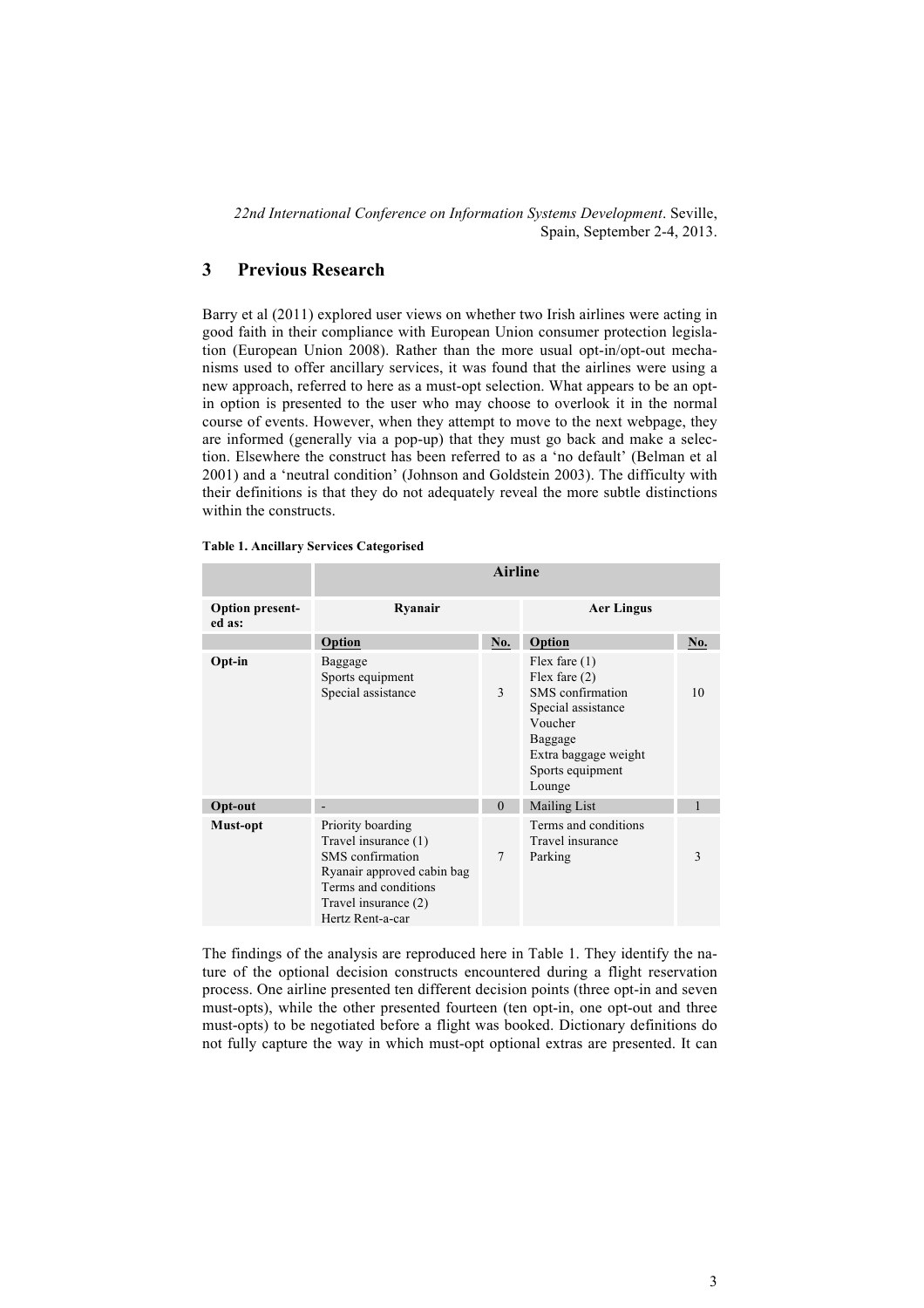be argued they are both opt-in and opt-out as the user must explicitly choose or decline to participate. However, the must-opt can also be viewed as neither opt-in nor opt-out, since the default option is to prevent the user from continuing until they either choose or decline the option. The net effect is that users cannot overlook this type of decision and must give it their full consideration.

Although regulations specifically state that optional charges be accepted on an opt-in basis, the airlines seem to have found a technical mechanism to by-pass the regulations – the must-opt construct.

#### **4 Decision Constructs and their Impact**

The lack of clarity in the definition of optional price supplements has resulted in a case being taken to the European Court of Justice. Article 23(1) of Regulation No. 1008/2008 (European Union 2008) states that: "Optional price supplements shall be communicated in a clear, transparent and unambiguous way at the start of any booking process and their acceptance by the customer shall be on an 'opt-in' basis". The judgement in relation to this regulation has clarified the issue somewhat. It states that optional price supplements are not unavoidable and:

"In particular, the last sentence of Article 23(1) of Regulation No 1008/2008 refers to 'optional price supplements', which are not unavoidable, in contrast to air fares or air rates and other items making up the final price of the flight, referred to in the second sentence of Article 23(1) of that regulation. Those optional price supplements therefore relate to services which, supplementing the air service itself, are neither compulsory nor necessary for the carriage of passengers or cargo, with the result that the customer chooses either to accept or refuse them. It is precisely because a customer is in a position to make that choice that such price supplements must be communicated in a clear, transparent and unambiguous way at the start of any booking process, and that their acceptance by the customer must be on an opt-in basis, as laid down in the last sentence of Article 23(1) of Regulation No 1008/2008.

That specific requirement in relation to optional price supplements, within the meaning of the last sentence of Article 23(1) of Regulation No 1008/2008, is designed to prevent a customer of air services from being induced, during the process of booking a flight, to purchase services additional to the flight proper which are not unavoidable and necessary for the purposes of that flight, unless he chooses expressly to purchase those additional services and to pay the corresponding price supplement."

While the regulation only applies to airlines, the definition above relating to optional price supplements is clear and could be used to define optional price supplements on other e-commerce sites.

The European Union has recognised the need for regulation in relation to other forms of distance and off-premises contracts, which would include e-commerce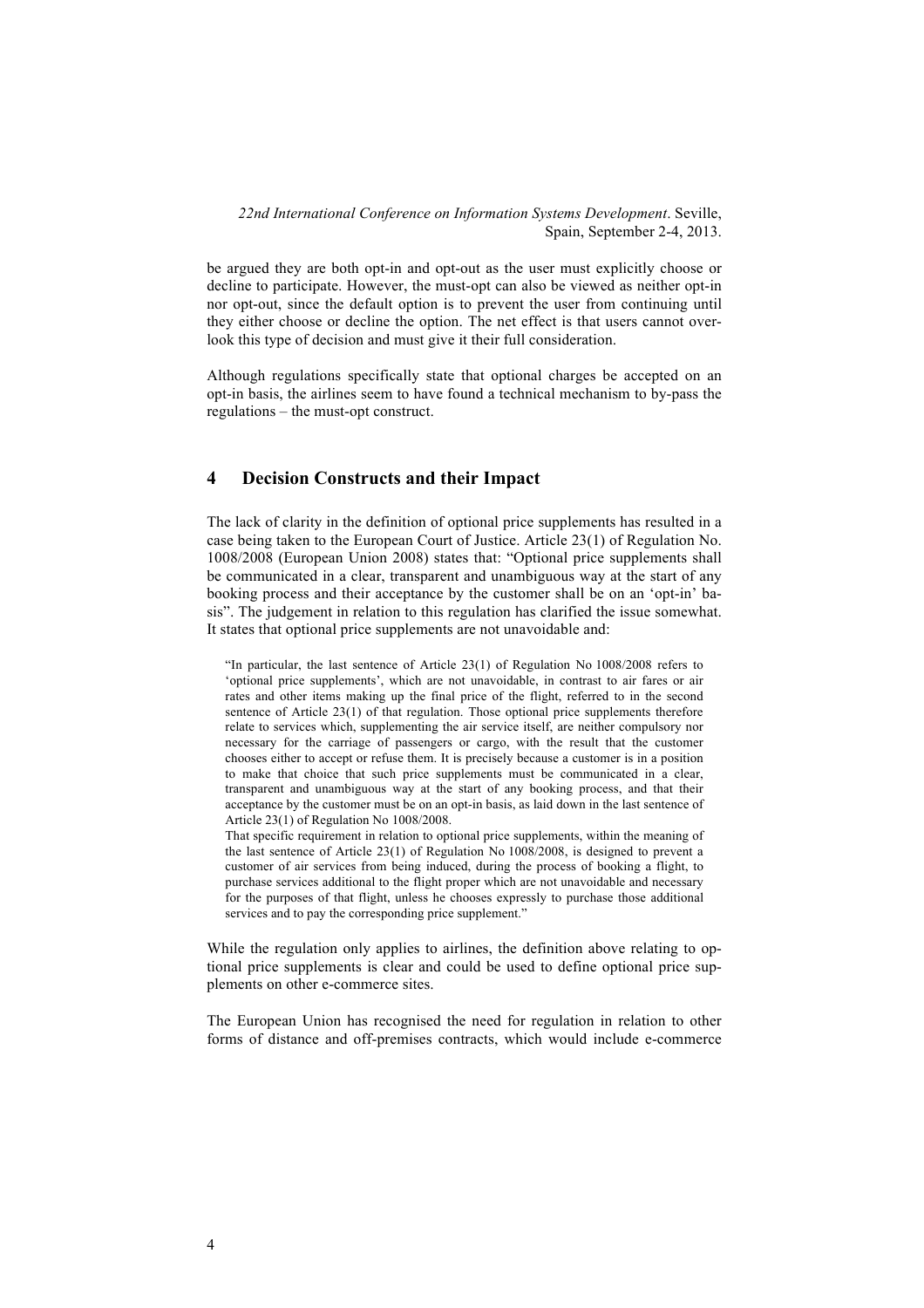transactions. They have introduced a new directive on consumer rights (European Union 2011) whose intent is to protect the consumer in distance contracts. In this directive it is stated that additional payments above and beyond the minimum cost of the transaction require the explicit consent of the consumer. The directive states in Article 22, with respect to additional payments, that:

"Before the consumer is bound by the contract or offer, the trader shall seek the express consent of the consumer to any extra payment in addition to the remuneration agreed upon for the trader's main contractual obligation. If the trader has not obtained the consumer's express consent but has inferred it by using default options which the consumer is required to reject in order to avoid the additional payment, the consumer shall be entitled to reimbursement of this payment."

The European Union obviously recognise that consumers need to be protected against unscrupulous practices that may result in an inadvertent purchase that is not a necessary part of the transaction. For airlines, they state that the additional options may only be purchased on an 'opt-in' basis while for all other distance contracts, the consumer's express consent is required and that the vendor may not use default options that require the consumer to reject the option. However, neither piece of legislation defines what is meant by an 'opt-in' or what type of constructs are allowed where the consumer must make a decision on an optional extra. There is, however, a definition of 'consent' in the Data Protection Directive (European Union 1995) relating to the use of an individual's data. Consent is defined as:

"any freely given specific and informed indication of his wishes by which the data subject signifies his agreement to personal data relating to him being processed."

While no definition of this nature is included in the Directive on Consumer Rights, it is possible that the European Court would deem it an acceptable definition for this directive. However, there is still no indication of what are considered acceptable ways of obtaining consent other than stating that the use of default options that the consumer must reject are unacceptable. It is therefore at the discretion of the vendor to determine the most suitable method of obtaining the consent.

The Office of Fair Trading in the UK (Ahmetoglu et al. 2010) carried out a study on the impact of pricing practices on consumer behaviour. In this study, they described a process referred to as "drip pricing". This is the practice of presenting the user with an element of the price up front and then presenting additional components as "drips" throughout the buying process. The drips can be either compulsory, where they are inherent to the prices of the product (for example, shipping cost) or optional, where they are generally add-ons (for example, an optional warranty). These "drips" can be presented as opt-ins, opt-outs or must-opts. Their review of the available literature indicated that consumers tend to retain the default option, even if it is detrimental to them, if one is presented. This may be due to in-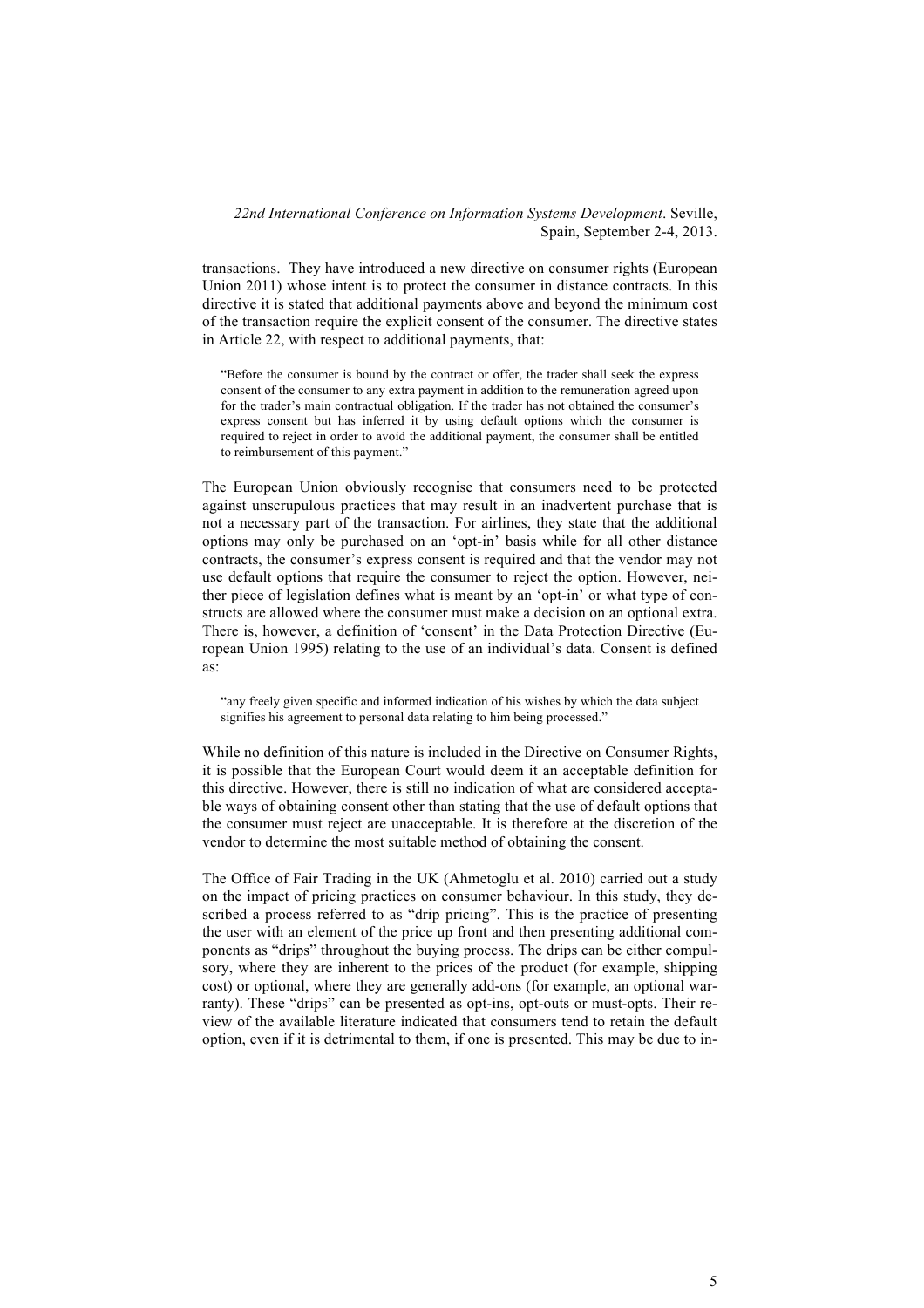ertia and an inherent belief that the default is a recommendation by the vendor. Consumers may also choose the default in order to avoid the cognitive effort required to make a decision. Therefore, where the vendor uses an opt-out policy, the consumer may accept options that are detrimental to them or make purchases they do not need or want.

Much research (albeit not in the area of e-commerce) has been carried out to determine whether users are more likely to participate when an option is framed as an opt-out rather than an opt-in (Madrian and Shea 2001; Johnson and Goldstein 2003; Junghans et al. 2005; McKenzie et al. 2006). They generally conclude that an individual is more likely to retain the default option than to change it. That is, they are more likely to participate if an option is presented as an opt-out, rather than an opt-in. Johnson and Goldstein (2003) also found that there was little difference in acceptance rates between an opt-out and a must-opt (referred to as a neutral condition in their paper). The main reasons identified for this are participant inertia and a perception that the presentation of a default is a recommendation. McKenzie et al. (2006) take that conclusion further and state that those presenting the choice are more likely to present it in a way that indicates their beliefs or attitudes towards the choice. They also state that those choosing an option are less likely to accept the default if they are educated about the issues in question. Although no study was found that examined this question, perhaps the vendor could also influence the consumers' decision by providing additional information that is biased in favour of the vendor's preferred choice even if they are required to present the decision as an opt-in.

Lai and Hui (2006) have carried out additional research into the impact of the question framing on user decisions. Their study indicates that the way in which the option is described as well as the selection mechanism has an impact on user choice. They found that for opt-in decisions using check boxes, users are more likely to accept an un-selected opt-in over a pre-selected opt-in. They posit that the language of acceptance (referred to here as acceptance format) inherent in an unselected opt-in is likely to influence the users' decision (e.g. 'Please send me newsletters' with the checkbox un-ticked versus 'Please do not send me newsletters" with the check box ticked). However, for the opt-out mechanism, they did not find a significantly different acceptance rate between the pre-selected opt-out and the un-selected opt-out. Belman et al. (2001) found similar results for opt-in using radio buttons, where an option in an acceptance format was more likely to be accepted than one in a rejection format (e.g. 'Notify me about more health surveys' with the No button pre-selected versus 'Do NOT notify me about more health surveys' with the Yes button pre-selected). However, Belman et al (2001) did identify a difference between the acceptance rates for pre-selected opt-outs using radio buttons. They found that users were more likely to accept an option when the language was phrased in an acceptance format, rather than a rejection format (e.g. 'Notify me about more health surveys' with the Yes button pre-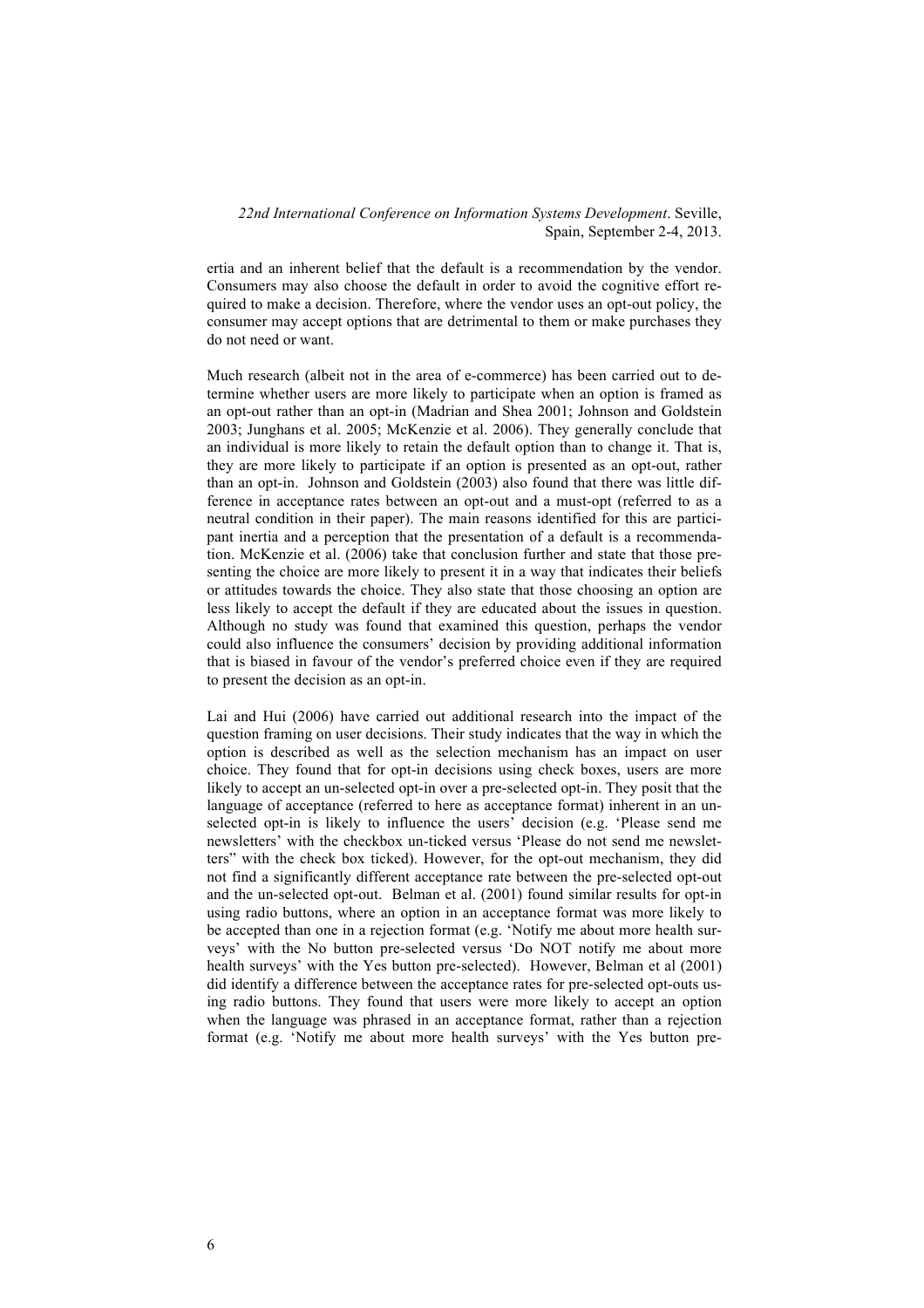selected, versus 'Do NOT notify me about more health surveys' with the No option pre-selected). They also considered a must-opt format that forced users to choose an option. In this case, users were more likely to choose the option when it was framed in an acceptance format rather than a rejection format (e.g. 'Notify me about more health surveys' versus 'Do NOT notify me about more health surveys'). This supports the research above that indicates that users perceive the way in which the selection is presented as guidance rather than a neutral choice.

## **5 Research Approach**

The researchers have constructed a research plan to investigate how decision constructs are presented to users engaged in business-to-consumer (B2C) electronic commercial transactions. The authors are planning an extensive and systematic study to examine how this presentation is made. Before this can be conducted it is necessary, in as far as possible, to identify an exhaustive list of the various decision constructs that users encounter when purchasing a product or service whilst on-line. The constructs are not core to the actual product or service and are for the most part options. Thus, an exploratory study was conducted that examined typical e-commerce transactions consumers would carry out. These transactions included:

- Buying a book
- Buying a bus ticket
- Taking out an insurance policy (home, health, motor)
- Buving clothes
- Buying DVDs and gadgets
- Booking flights, ferries and trains
- Hiring a car
- Selecting a package for a soccer match
- Booking a hotel room
- Choosing a phone package

More than twenty on-line retailers' website were explored and on some, several products or services were studied. The transactional process on each website is made up of a number of sequential webpages that end, ultimately, in a payments page where the exploration terminated. During the process, normally after the core product or service has been selected, various decisions are presented to users. These are the subject of this study.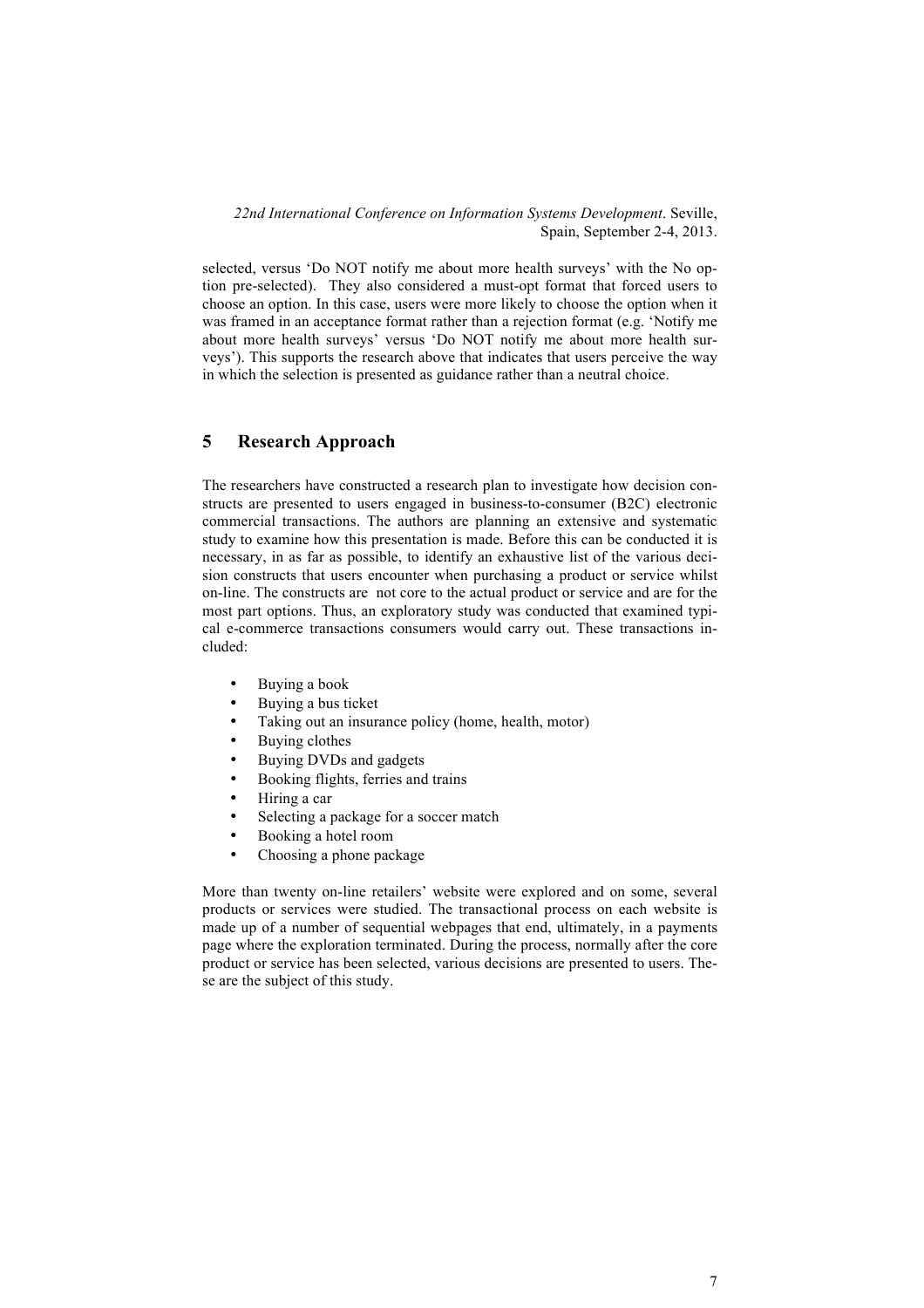# **6 Findings of the Exploratory Study**

The researchers confirmed the identification of the must-opt construct (Barry et al. 2011), made distinctions between essential and optional decisions and identified more elaborate and complex constructs.

## *6.1 Decision Types – Essential and Optional*

Most decisions, other than those relating to the core product or service, are real 'options' that may or may be chosen. However there are also common decisions that must be made which involve various options. Such decisions are 'essential' to obtaining the product or service. Thus the first meta-category of decisions is whether they are essential or truly optional.

#### **Definition of an Essential Decision**

An essential decision is where the customer must choose between variants of a necessary and fundamental aspect of the product or service. The customer will not be able to complete the purchase without choosing one of the variants. For example: choosing between different delivery methods or choosing between different payment methods. It is a non-intrinsic aspect of the product or service. Thus, it is not the garment size or colour decisions; nor is it the dates or destination decisions for a flight.

#### **Definition of an Optional Decision**

An optional decision is where the customer may choose an optional extra. It is not a necessary or fundamental aspect of the product or service. The customer will be able to complete the purchase without choosing this option. For example, choosing an extended warranty or receiving an SMS message. There is normally an extra charge for the optional extra. It is an ancillary aspect of the product or service.

### *6.2 Decision Constructs*

To assist the following discussion, Tables 2 and 3 illustrate descriptions and illustrations of each decision construct. What emerged through the transactional process was that optional decisions are not always presented in a manner users might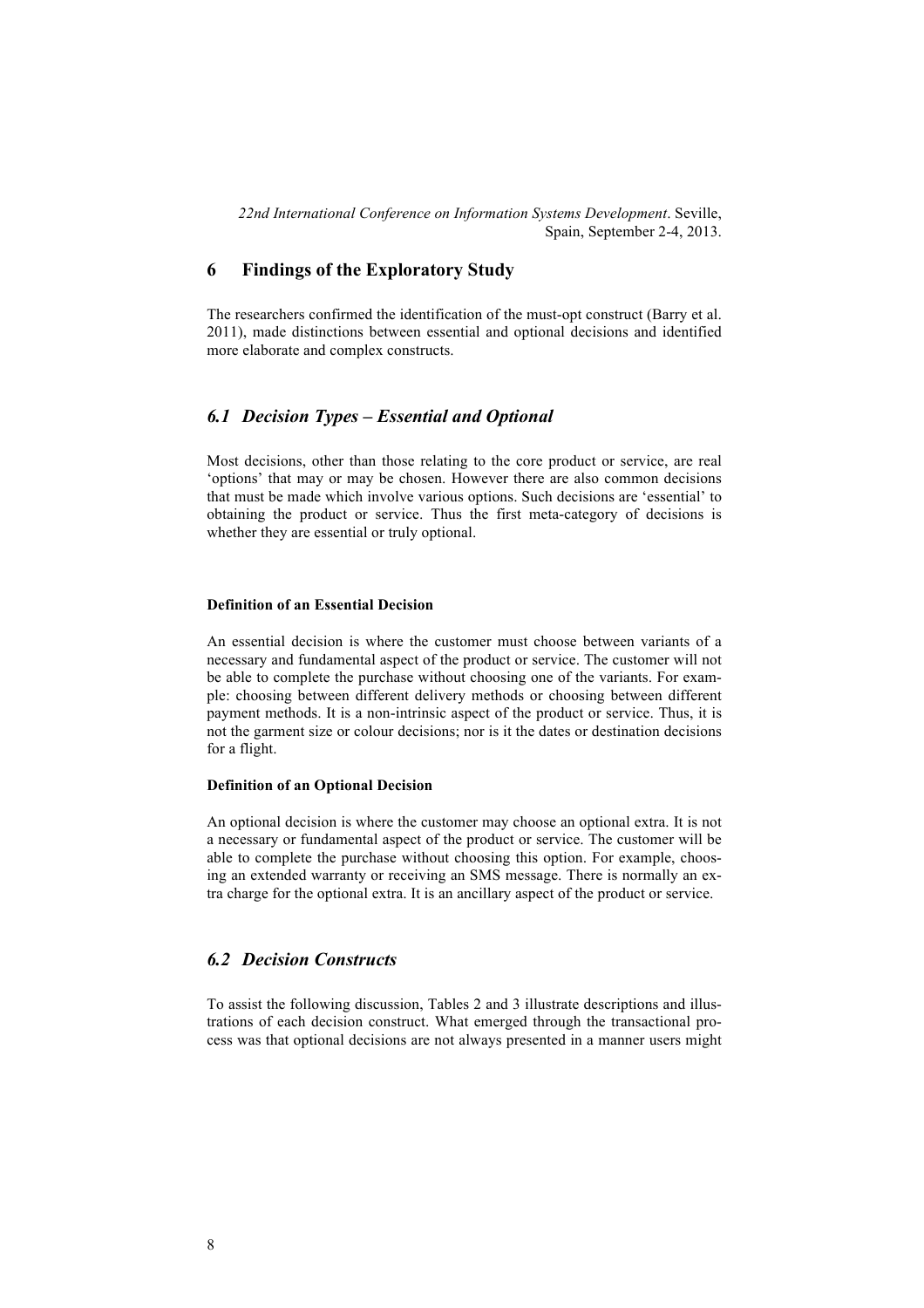anticipate. Opt-in decisions are normally just that – you choose or do something in order to receive the option. This would involve ticking a check box or choosing an item from a drop down list – thus an un-selected opt-in. However, a pre-selected opt-in involves much more uncertainty. If a check box on an option is ticked, it is suggestive of something having been pre-selected for the user. Instinctively users are likely to quickly de-select an option for, say, opting-out of receiving an e-mail newsletter. However, the construct can be used with rejection framing such as "I do not want an extended warranty". To opt-in you un-tick the box. The construct is counter-indicative and uses un-ticking of the check box to opt-in, while the text uses rejection framing to NOT receive the option. Undoubtedly, this would be extremely confusing for users.

| <b>Decision Construct</b>       | <b>Description</b>                                                                                                                                                                                                                                                                               |  |
|---------------------------------|--------------------------------------------------------------------------------------------------------------------------------------------------------------------------------------------------------------------------------------------------------------------------------------------------|--|
| Un-selected opt-in              | This decision structure has a default option of not receiving<br>the option. It is generally presented as an un-ticked check box<br>or a radio button set to off, where the question is framed in an<br>acceptance format. Thus, the terminology states that the cus-<br>tomer wants the option. |  |
| Pre-selected opt-in             | This decision structure has a default option of not receiving<br>the option. It is generally presented as a ticked check box or a<br>radio button set to on where the terminology states that the<br>customer does not want the option.                                                          |  |
| Un-selected opt-out             | This decision structure has a default option of receiving the<br>option. It is generally presented as an un-ticked check box or<br>an radio button set to off where the terminology states that<br>the customer does not want the option.                                                        |  |
| Pre-selected opt-out            | This decision structure has a default option of receiving the<br>option. It is generally presented as a ticked check box or a ra-<br>dio button set to on where the terminology states that the cus-<br>tomer wants the option.                                                                  |  |
| Must-opt                        | A must-opt decision occurs when an optional extra is pre-<br>sented to a customer as un-selected. It is not possible to pro-<br>ceed to the next webpage without having made a selection. It<br>is generally presented as radio buttons, command buttons or a<br>drop down list.                 |  |
| Un-selected essential decision  | An un-selected essential decision is where none of the vari-<br>ants has been pre-selected for the customer. For example, the<br>customer chooses a payment method.                                                                                                                              |  |
| Pre-selected essential decision | A pre-selected essential decision is where one of the variants<br>has been pre-selected for the customer. It may be in either the<br>customer's or the vendor's favour $-$ or it may be neutral. For<br>example, fast delivery for a surcharge may be pre-selected.                              |  |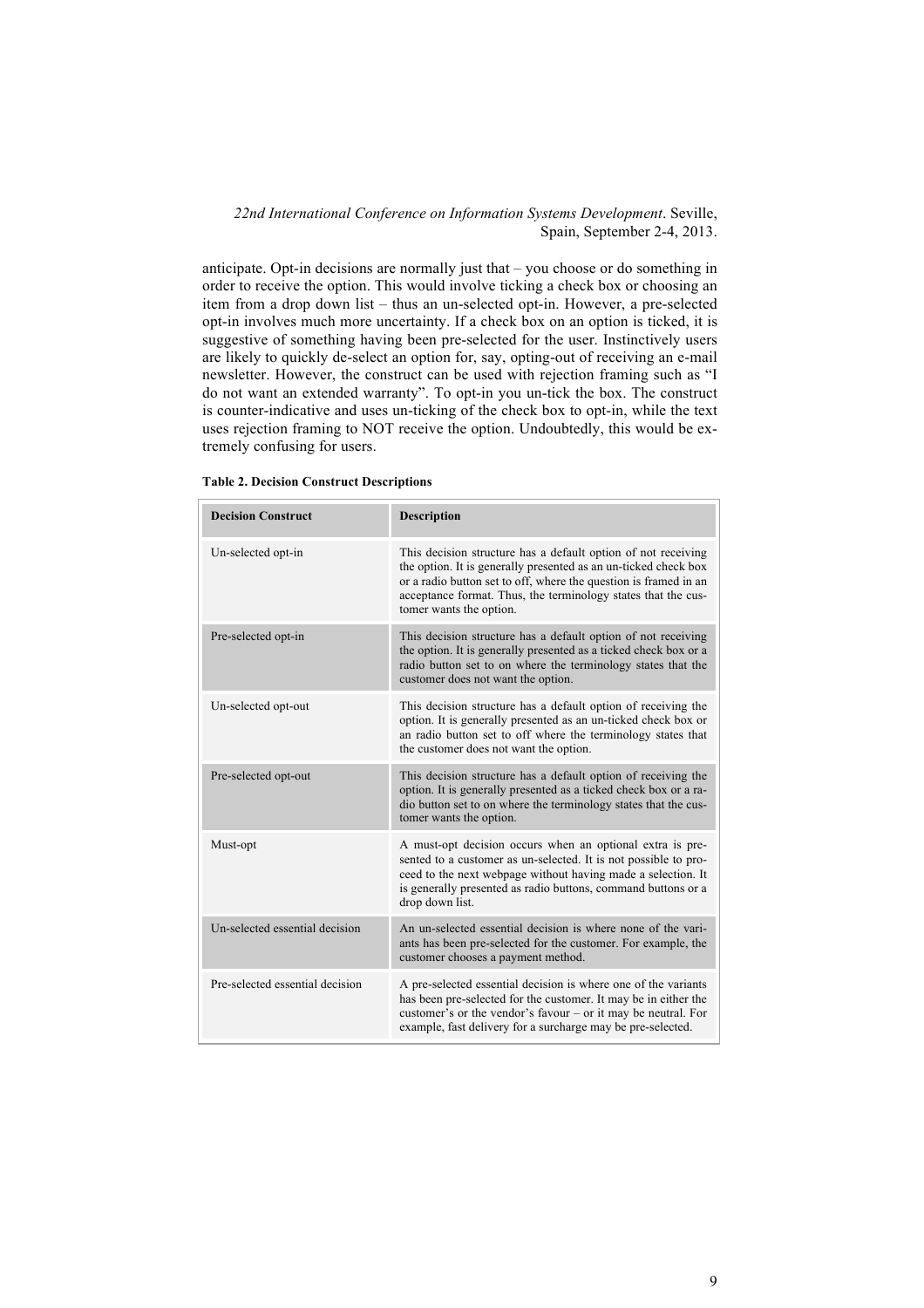It is usual that an opt-out decision appears as a pre-selected tick in a check box with acceptance framing - for example, 'I wish to receive email'. Drawing attention to the option in this manner, may result in the user giving the option more consideration than they would otherwise. While it may be questionable whether firms should force users to opt-out of a pre-selected option, at least the preselection may be logically interpreted to mean the user will receive that option. However, one opt-out construct was found to be actually un-selected. This is a most extraordinary, counter-intuitive means of designing an opt-out structure. Essentially the option appears like a 'normal' opt-in decision. If conventionally used, a user might safely overlook an un-selected option, assuming it to be opt-in. However the un-selected opt-out construct is designed so that a user must tick a box to reverse out of an opt-out decision. The decision framing is rejection - a negation of the decision. In this case - 'I do not want Collision Damage Waiver' as part of insuring a hired car.

A must-opt decision occurs when an optional extra is presented to a user as unselected. However it is not an opt-in since the user is prevented from progressing onto the next webpage unless they explicitly accept or reject the option – thus they 'must-opt'. Usually, a user is only alerted to this when they click a 'Continue' or similar button at the bottom of the webpage. Instead of progressing to the next webpage, the user must go back and read the option variants and choose one. For example, some airlines force customers to explicitly indicate they do or do not want travel insurance.

The final constructs relate to essential decisions. These may also be pre-selected (such as a fast delivery method) or more usually un-selected (such as choice of a payment method). Table 2 summarises the seven decision constructs identified in the study while illustrations are shown in Table 3.

The more comprehensive analysis of decision constructs carried out here is clearly merited in light of the European Union's recognition of the requirement for consumer consent on optional price supplements and other provisions. What is clear is that the basis of their directives and judgments needs to be more finessed so that they account for all the decision constructs identified in this study.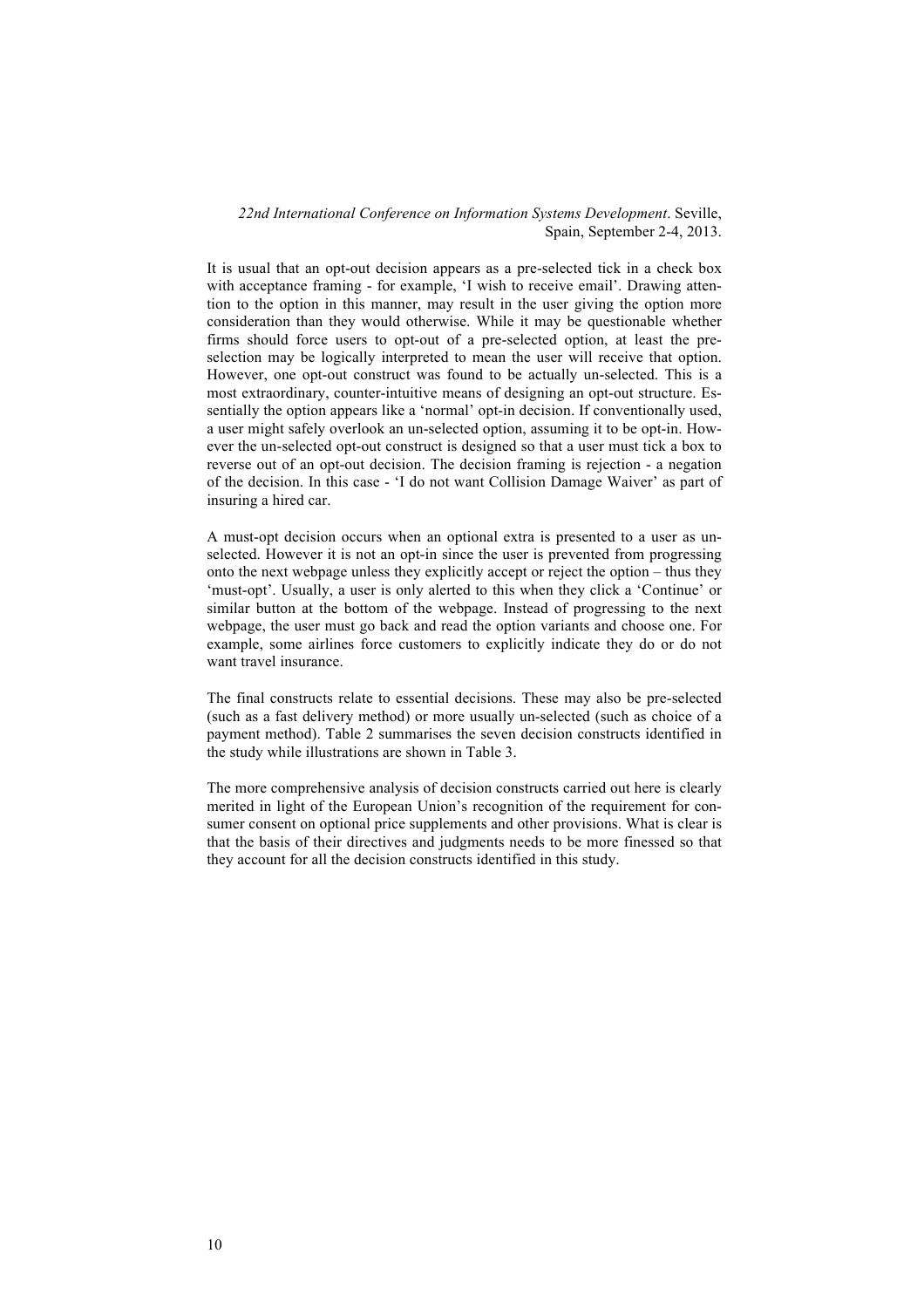| <b>Decision Construct</b>          | <b>Description</b>                      | Framing    |
|------------------------------------|-----------------------------------------|------------|
| Un-selected opt-in                 | I want an extended warranty             | Acceptance |
| Pre-selected opt-in                | I do not want an extended warranty<br>✔ | Rejection  |
| Un-selected opt-out                | I do not want an extended warranty      | Rejection  |
| Pre-selected opt-out               | I want an extended warranty<br>✔        | Acceptance |
| Must-opt                           | I want an extended warranty             | Acceptance |
|                                    | I do not want an extended warranty      | Rejection  |
| Un-selected essential<br>decision  | Express delivery in 2 days $(65.00)$    |            |
|                                    | Fast delivery in 3-4 days (€2.00)       | Neutral    |
|                                    | Free delivery in 5-7 days (free)        |            |
| Pre-selected essential<br>decision | Express delivery in 2 days (€5.00)      |            |
|                                    | Fast delivery in 3-4 days (€2.00)       | Neutral    |
|                                    | Free delivery in 5-7 days (free)        |            |

# **7 Conclusions**

This study set out to identify all possible ways in which essential and optional decision constructs can be presented to a user in an on-line transactional process. The genesis for the research question was to explore whether sectors, other than the airline sector, were acting in good faith in relation to consumer protection regulations. As noted earlier, the European Union has recognised programming constructs are being used to nudge consumers to behave in a way that airlines wish. It would appear that these constructs are also being used in many other sectors. Furthermore, with the must-opt and other ambiguously presented decisions, it is clear that European Union regulations deal with the notion of optionality inadequately.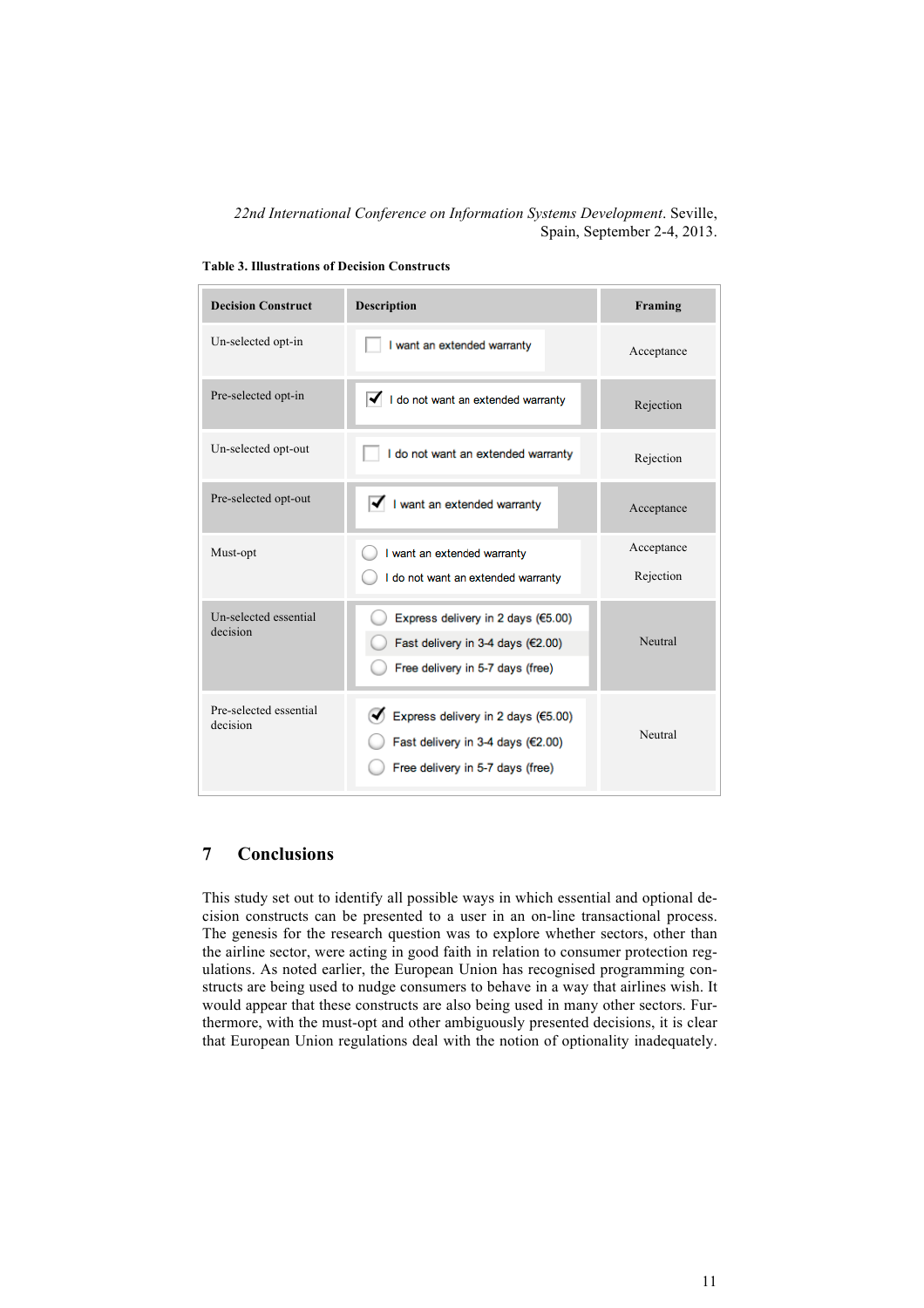The authors believe they have captured all decision constructs presently in use. However, it is likely firms will continue to behave inventively as they seek ways of attracting users attention to various ancillary products and services. The theory of cultural lag identified by Ogburn (1957) is a resilient one – in this case, firms are using new technologies to shape user behaviour in their favour - researchers and regulators take note.

### **8 Further Research**

From this study, a number of issues emerged that will contribute to the analysis in the next phase of research. Some are objective observations whilst others will require a more subjective interpretation. These are:

- The decision construct control type (e.g., radio buttons, check boxes command buttons, drop-down menus)
- The method used to present the decision (e.g., vertically or horizontally)
- How additional information is presented (e.g., hyperlink, on screen or rollover) and how easy is it to comprehend
- Price visibility and clarity
- The clarity of the decision construct (e.g., is it clearly a must-opt?)
- The clarity of the optionality of the decision
- How the option is posed (persuasive or dissuasive)
- The framing of the question (acceptance, rejection or neutral)
- The ease of reversing a decision
- The ease of use for the decision construct

Thus, a more elaborated study investigating how decision constructs are presented to users engaged in business-to-consumer (B2C) commercial transactions is planned. It will be framed with the decision constructs identified in this paper and the emergent issues specified here.

### **References**

- Ahmetoglu, G., Fried, S., Dawes, J., Furnham, A. (2010) Pricing Practices: Their Efects on Consumer Behaviour and Welfare. *Prepared for the Office of Fair Trading by Mountain Learning*. http://www.oft.gov.uk/shared\_oft/business\_leaflets/659703/Advertising-of-prices/Pricing-Practices.pdf. Accessed: 9/5/2013.
- Barry, C., Hogan, M. and Torres, A. (2011). Perceptions of Low Cost Carriers' Compliance with EU Legislation on Optional Extras. *In the 20th International Conference on Information Systems Development*. Edinburgh, Scotland, August 24 - 26, 2011.